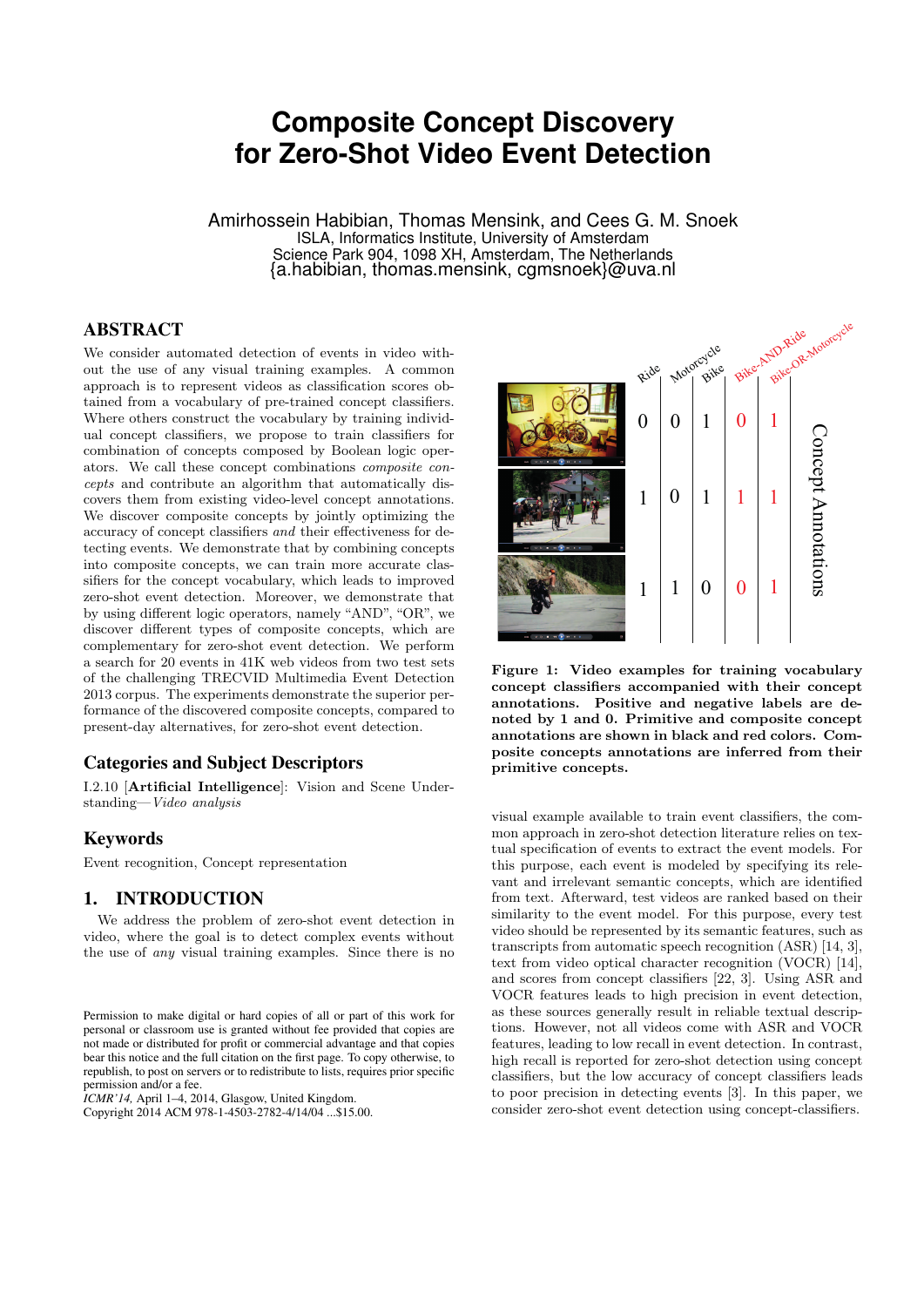In zero-shot event detection by concept classifiers, videos are represented as the output of a vocabulary of concept classifiers. The common approach is to train a one-againstall classifier per concept in the vocabulary [22, 3, 13, 5]. Hence, the underlying assumption for these approaches is that the concepts in the vocabulary, and their annotations, are independent from each other. This strong assumption may not always be valid. Consider for example the concept classifiers "Bike" and "Motorcycle", which are very likely to have a considerable overlap in the visual context in which they may appear. Consequently, we argue it is advantageous to exploit the visual (and semantic) consistency of various concept classifiers. Our intuition is that there are combinations of concepts, for which training one joint-classifier is more effective than separately training concept classifiers. Continuing the example, combining the positive annotations for "Bike" and "Motorcycle" into a single concept classifier may result in a more reliable classifier for zero-shot event detection. In addition, some of the concept combinations may be very descriptive and characteristic for an event, *i.e.,* the combination of "Bike" and "Ride" better characterizes the event "attempting bike trick" than the "Bike" and "Ride" concepts individually. In this paper, we consider the interrelation between concepts before training vocabulary concept classifiers. Based on concept relations, we combine vocabulary concepts for each event so as to optimize the event detection accuracy.

Others have also investigated optimizing the vocabulary concepts for event detection [3, 11, 15]. In [11], for example, an iterative feature selection algorithm is proposed that learns from examples to select a subset of pre-trained concept classifiers that optimizes event detection accuracy. We also aim for optimizing the vocabulary concepts per event, but rather than selecting from rigid concept classifiers only, we introduce a flexible composition of classifiers by adapting their underlying training data. This bears similarity to recently introduced bi-concepts [8] and visual phrases [4] for concept detection. In these works, the concept combination is defined as the co-occurrence of annotations in training data. Learning concept detectors from these co-occurred annotations results in more effective and descriptive classifiers. We observe that bi-concepts combine concept annotations by logical "AND" relations. In this paper, we generalize this combination logic by also considering other logical relationships in particular logical "OR", *i.e.,* "Bike-OR-Motorcycle". We call these logical combinations *composite concepts* and define them as the logical composition of *primitive concepts*, see Figure 1.

The main challenge in constructing composite concepts is to discover which primitive concepts should be combined together. This problem has been studied by Rastegari *et al.* [19], for discovering bi-concepts for image search. They discover bi-concepts by searching for concept pairs whose joint classifier is more accurate than individual concept classifiers. However, combining the concepts by only considering their classification accuracy might fail for event detection. For example, combining the concepts "Dog" and "Cat" might lead to a more accurate concept classifier. However, the "Dog" concept is individually more effective for detecting the event *dog show* and it loses its effectiveness when combined with other concepts. Different from the references, we propose an algorithm that automatically discovers composite concepts by jointly considering the accuracy of concept classifiers *and* their effectiveness for detecting events.

The main contribution of this paper are: First, we propose the notion of composite concepts for constructing concept vocabularies for zero-shot event detection. Second, we propose an algorithm to automatically discover composite concepts from a vocabulary of primitive concepts. Third, our experiments on the challenging TRECVID Multimedia Event Detection 2013 corpus demonstrates the effectiveness of composite concepts for zero-shot event detection.

### 2. RELATED WORK

Representing videos as scores from a vocabulary of concept classifiers is shown to be promising for event detection  $[10, 13, 5, 7]$ , especially when only few  $[12, 22]$  or no visual example of the events [3, 9] are available. In the references, the vocabulary concept classifiers are trained from a set of images or videos, which are annotated with respect to presence or absence of the concepts. The common approach is to train a separate classifier per concept. Different from the references, we train concept classifiers from combinations of vocabulary concept annotations, as composite concepts.

Optimizing the vocabulary concepts per event has recently attracted research attention. In [3, 11], for example, the vocabulary is optimized for each event by automatically selecting a subset of concepts per event. In [15] the Wordnet ontology is used to measure the relevance between each query and the available vocabulary concepts, in order to select the most relevant concepts. Dalton *et al.* [3] select the relevant concepts per event by considering concept dependencies modeled by a Markov Random Field. Mazloom *et al.* [11] rely on supervised feature selection to select the most discriminative concepts per event. Our paper is different from these works in the following two ways. First, sometimes two concepts are individually uninformative for an event but their composition is informative and should be kept in the vocabulary. Therefore, instead of excluding the uninformative concepts from the vocabulary, we search for a composition where the concepts are informative. Second, in addition to considering the informativeness of concepts for events, we also consider concept classification accuracy. Therefore, we include the concepts in the vocabulary which are not only informative for an event, but are also accurately classified.

Rather than combining the concept classifiers in the vocabulary a posteriori, one can also combine them a priori by considering concept interrelationships during training concept classifiers  $[19, 4, 8, 2, 23]$ . In  $[4, 8]$  the notion of "bi-concepts" or "visual phrase" are introduced as the cooccurrence of distinct concepts which correspond to a very characteristic appearance that makes their detection, as one concept, more effective. Bi-concepts have been used for various purposes: sentiment analysis [2], where the sentiment concept classifiers are trained as bi-concepts of adjective and nouns, *i.e.,* cute dog. Image search [8], where co-occurring query concepts are trained together as bi-concepts. Object recognition [4], where co-occurring objects are trained as one bi-concept. Moreover, Rastegari *et al.* [19] proposes to automatically discover bi-concepts from query concepts for image search. They consider a combination of concepts as a bi-concept only if it is more effectively classified than its individual concepts.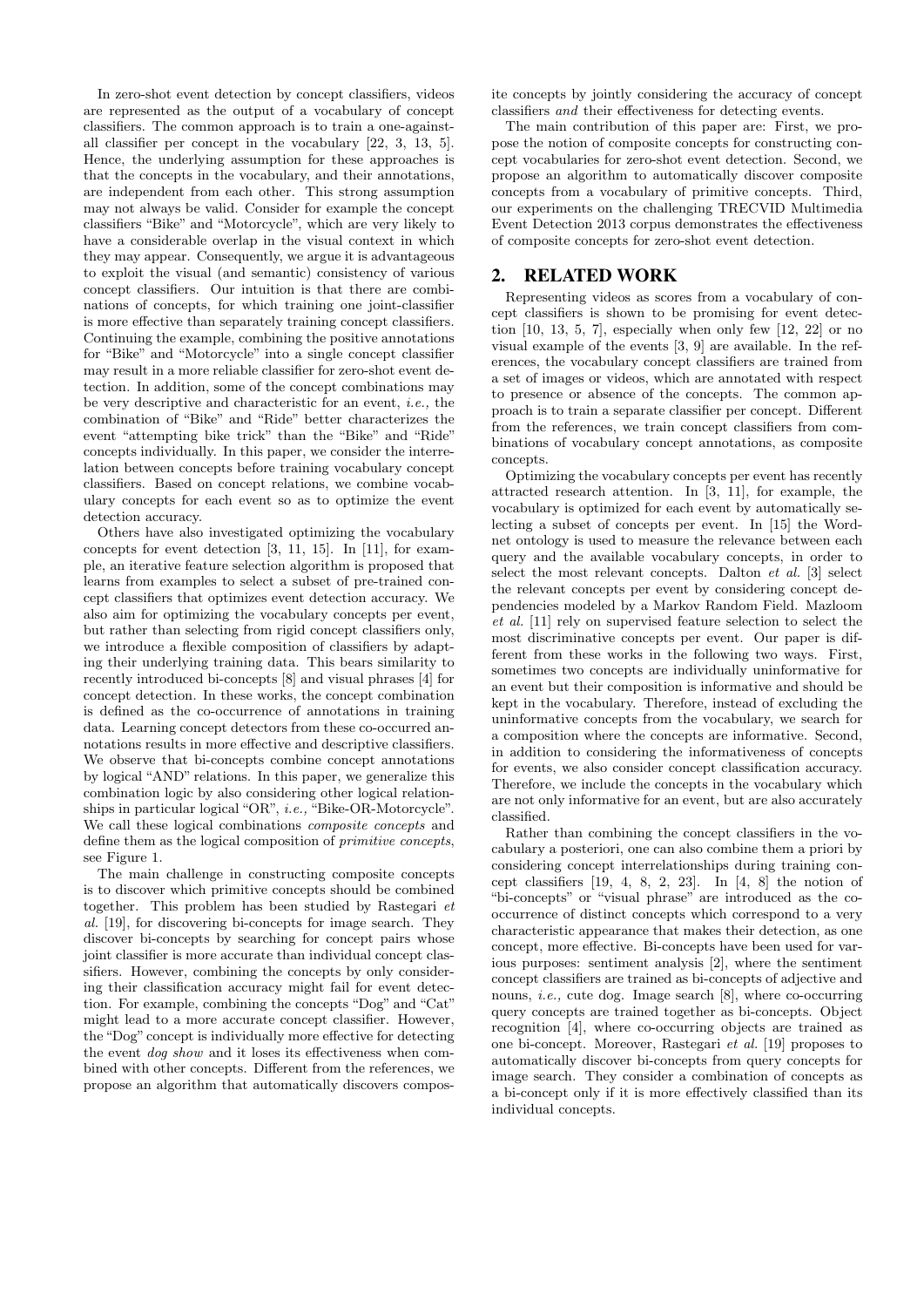

Figure 2: Data flow diagram of our defined zeroshot event detection pipeline. The notations are explained in Section 3.1.

Our paper is different from these works in the following ways. First, bi-concepts can be considered as one type of all possible concept compositions, where concepts are composed by "AND" relations. Differently, our proposed composite concepts can be discovered from any type of concept relations, including "OR", "AND", "XOR" etc. Second, Rastegari *et al.* [19] discover bi-concepts only based on their classification accuracy and ignore their effectiveness when classifying events. Differently, we discover composite concepts by jointly considering their classification accuracy *and* their effectiveness for recognizing events. As we will show in the experiments, this criteria has a high impact on performance of the composite concepts in event detection.

#### 3. COMPOSITE CONCEPT DISCOVERY

We first formalize our zero-shot event detection settings. Then we propose our algorithm for discovering compositeconcepts. Finally, we discuss about the computational costs of the proposed algorithm.

#### 3.1 Zero-Shot Event Detection

In zero-shot event detection the goal is to detect an event, without using any visual examples of the event, see Figure 2 for an illustration. The detection problem is decomposed into two parts, first, low-level video features are mapped into an intermediate semantic representation, and second, the semantic representation is mapped to an event. In this work, we consider a set of concepts  $C = \{c_1, \ldots, c_l\}$  as the intermediate representation, and they cover a wide range of concepts including objects, actions, and scene concepts, such as the concepts recommended in [5].

To obtain the intermediate representation, we learn a mapping,  $\mathcal{M}_c : \mathbf{x} \mapsto \mathbf{a}$  from a *d*-dimensional video feature  $\mathbf{x} \in \mathbf{a}$  $\mathbb{R}^d$  to an  $\ell$ -dimensional binary vector  $\boldsymbol{a} \in \{0,1\}^{\ell}$ , denoting the presence/absence of the concepts in *C*.  $\mathcal{M}_c$  is learnt from a set of annotated videos, denoted as  $\mathcal{A}^c = \{(\boldsymbol{x}_i, \boldsymbol{a}_i)\}_{i=1}^I$ , which we call the *video-concept annotations*. Using these annotation the mapping is obtained by training a classifier for each concept in *C* independently.

For the event detection, we learn a mapping,  $\mathcal{M}_e : \mathbf{a} \mapsto e$ from the intermediate representation  $a$  to the event label  $e \in$  $\{0, 1\}$ . In our work,  $\mathcal{M}_e$  is obtained from a train set of textual descriptions of events, denoted by  $\mathcal{A}^e = \{(\boldsymbol{a}_j, e_j)\}_{j=1}^J$ , which we coin the *concept-event annotations*. This can be provided at category level or at instance level. For category level descriptions, there is just a single concept annotation per event. For instance level annotations, multiple conceptevent annotations are provided for the same event denoting

possibly a variety of concepts related to the event. We use instance level concept-event annotations, since these are usually easier to obtain<sup>1</sup>. Using the annotation set  $\mathcal{A}^e$ , mapping  $\mathcal{M}_e$  is obtained by training an event classifier from concept annotations as features.

Note that, the two mappings  $\mathcal{M}_c$  and  $\mathcal{M}_e$  are learned from a different train set, and that for training  $\mathcal{M}_e$  no visual example is used. The performance of such a zero-shot detection framework, critically depends on the quality of the chosen intermediate representation.

#### 3.2 Algorithm

In this section we detail our algorithm to learn a set of composite concepts for the zero-shot prediction of an event. We propose to use composite concepts as intermediate representation which are learned for a specific event *e*. Composite concepts are derived from the set of primitive concepts *C*, as a combination of two (or more) primitive concepts, with a logical operator. For simplicity, we only describe the use of the logical OR operator, but the described algorithm holds for the other operators as well.

Finding the composite concepts is reducible to a set partitioning problem. The goal is to find a set of composite concepts  $\widehat{C}$ , which is a division of primitive concepts  $C$ , as a union of non-overlapping and non-empty subsets. For a set  $C$  of  $\ell$  primitive concepts, the total number of possible partitions is the Bell number  $B_\ell = \sum_{k=0}^{\ell-1} {\binom{\ell-1}{k}} B_k$ . Finding an optimal  $\widehat{C}$  is an NP-hard problem, see *e.g.* [19], for which we propose a greedy approximation.

The accuracy of the event detection accuracy depends on two competing objectives, *concept predictability* and *event predictability*. Concept predictability measures the accuracy of the prediction of the concepts from the intermediate representation. Event predictability measures the discriminative power of the intermediate representation to detect an event. Based on these two criteria, we find the set of composite concepts  $\widehat{C}$  for event *e* by maximizing:

$$
S_e(\widehat{C}) = \lambda P_c(\widehat{C}) + (1 - \lambda) P_e(\widehat{C})
$$
 (1)

where  $P_c$  and  $P_e$  measure the concept predictability and event predictability, respectively, and will be described in detail below. Moreover,  $\lambda \in [0, 1]$  is a parameter to balance between concept predictability and event predictability. This parameter can be optimized by cross-validation. However, when visual examples of events are not available for cross-validation, we pick  $\lambda = 0.5$  to equally weight concept predictability and event predictability.

Our proposed greedy approximation is similar to hierarchical clustering. Starting from the set of primitive concepts  $C_1 \leftarrow C$ , in each iteration *t* we find two concepts  $n^*$  and  $m^*$ to be merged. The two concepts are selected based on the expected improvement of Eq. 1:

$$
(m^*, n^*) = \underset{m, n \in C_t \text{s.t.} m \neq n}{\text{argmax}} \Delta S_e(C_t, m, n), \tag{2}
$$

where  $\Delta S_e(C, m, n)$  denotes the difference between using  $C_t$ and the set where *m* and *n* are used as composite concept. We use  $n^*$  and  $m^*$  to define  $C_{t+1}$ , as:

$$
C_{t+1} = C_t - C_{n^*} - C_{m^*} + (C_{n^*} \vee C_{m^*}). \tag{3}
$$

<sup>1</sup>Generalizing to category level annotations is straight forward.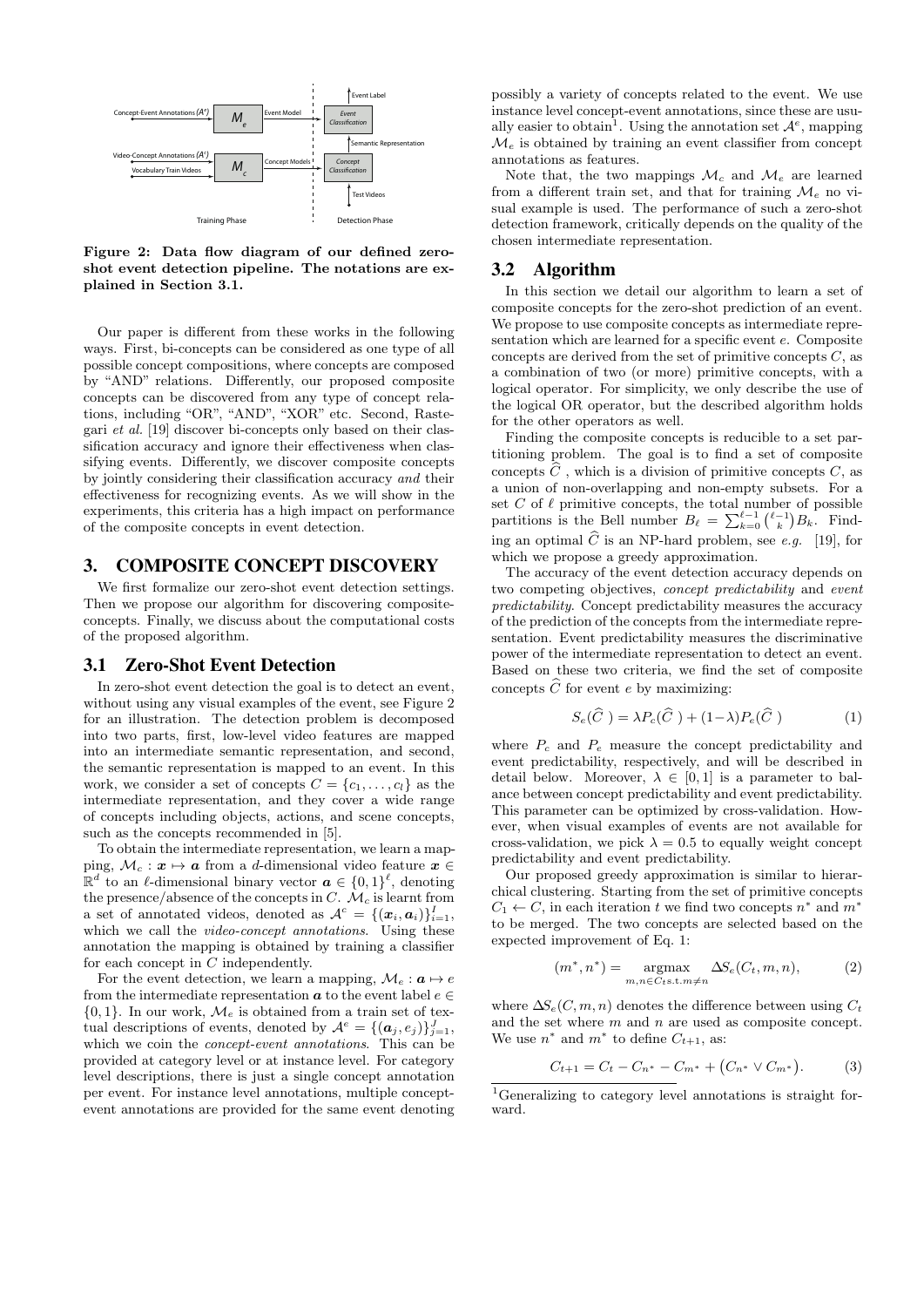input : C,  $A^c$  and  $\overline{A^e}$ output:  $\widehat{C}$  $C_1 \leftarrow C$ for  $t \leftarrow 1$  *to*  $\ell$  do compute  $\Delta S_e$  for each pair  $m, n \in C$  $(m^*, n^*) \leftarrow \operatorname{argmax} \Delta S_e$ if  $\Delta S_e(m^*, n^*) > 0$  then  $C_{t+1} = C_t - C_{n^*} - C_{m^*} + (C_{n^*} \vee C_{m^*})$ else  $\vert$  return  $\widehat{C} \leftarrow C_t$ end end

Algorithm 1: Pseudo code for the proposed algorithm to discover composite concepts for the event *e*. Notation conventions are detailed in Section 3.2.

The clustering algorithm is terminated at iteration  $t'$  when  $\Delta S_e(C_t, m, n) < 0$ , The final set of composite concepts  $\widehat{C}$  used for this event is  $\hat{C} \leftarrow C_{t'}$ . The Pseudo code of our clustering procedure is summarised in Algorithm 1.

#### *3.2.1 Concept predictability*

We measure the concept predictability of a set of concepts *C*, by their classification performance on a part of the train set. Therefore, we first learn the mapping  $\mathcal{M}_c$  for each concept  $c \in C$ , using the annotation  $\mathcal{A}^c$ . Then we evaluate this mapping on a hold out partition of training data, using the average precision measure, denoted as  $P_{AP}(c)$ . So, the concept predictability is given by:

$$
P_c(C) = \frac{1}{|C|} \sum_{c \in C} P_{AP}(c).
$$
 (4)

In contrast to [19], this notion of concept predictability relies on the accuracy of the classifiers, rather than an estimation based on a geometric intuition.

For the greedy algorithm, we are interested in relative improvement of  $C_t$  when merging concepts  $m$  and  $n$ . Let  $k = |C_t|$ , and  $C_{t'}$  denote the set  $C_t$  minus  $c_m$  and  $c_n$ , then:

$$
\Delta P_c(C_t, m, n) = \frac{1}{k - 1} \sum_{c \in C_{t'}} P_{AP}(c) + \frac{1}{k - 1} P_{AP}(c_m \vee c_n)
$$

$$
- \frac{1}{k} \sum_{c \in C_{t'}} P_{AP}(c) - \frac{1}{k} (P_{AP}(c_m) + P_{AP}(c_n))
$$

$$
\approx P_{AP}(c_m \vee c_n) - \frac{1}{2} (P_{AP}(c_m) + P_{AP}(c_n)),
$$
(5)

for the approximation in the final step, we assume that  $\sum_{c \in C_{t'}} P_{\text{AP}}(c)$  has a value independent of the chosen  $m$  and *n*. For each iteration of the clustering algorithm, we train a classifier for each pair of concepts *m* and *n*, and compute the value of  $\Delta P_c(C_t, m, n)$  by using Eq. 5.

#### *3.2.2 Event predictability*

The event predictability is measured by the quality of the mapping from the composite concepts to the event label, using the train set  $A^e$ . More precisely, given a set of composite concepts  $C_t$ , we train an event classifier on the concept annotations  $a_i$  as features, apply the composition given by  $C_t$ , and using the labels  $e_i$  as desired outcome. Then the trained

classifier is evaluated on a hold out partition of training data using average precision. The event predictability is given by:

$$
P_e(C) = P_{AP}(e),\tag{6}
$$

where *C* denotes the composition which should be applied on the concept annotations *a*.

For the greedy algorithm, we evaluate the relative improvement of merging concepts *m* and *n* of set  $C_t$ , by:

$$
\Delta P_e(C_t, m, n) = P_e(C_t, m, n) - P_e(C_t). \tag{7}
$$

#### 3.3 Computational Efficiency

For a vocabulary of *n* primitive concepts our algorithm needs to train  $\mathcal{O}(n^2)$  concept classifiers to discover composite concepts. In the first iteration  $\frac{n(n-1)}{2}$  concept classifiers are trained. By storing the accuracies of the concept classifiers in the first iteration, we only have to train  $n-1$  new concept classifiers, in the second iteration, to compare the accuracy of the new composite concept to the existing  $n-1$  classifiers. Similarly  $n-2$  concept classifiers are trained in the third iteration and so on, which leads to an overall computational complexity of  $\mathcal{O}(n^2)$  in training concept classifiers.

Even though we use an efficient greedy approximation of the original learning problem, the computational complexity is still rather high. This is due to the high dimensional video features used for training the concept classifiers, as required by Eq. 5.

However, Eq. 5 shows that we are interested in the *performance differences* between concepts and composite concepts, not in the maximum achievable performance of these (composite) concepts. Visual classifiers, especially in a largescale setting with many examples or concepts, can be effectively obtained by using stochastic gradient descent [18]. Stochastic gradient descent is an optimization algorithm, which is used to gradually train the classifiers by randomly passing through the training data. For good performance a high number of epochs are required, typically in the order of  $100 - 500$ , however, for the performance difference we could use the classifier obtained after just a few epochs, since this is typically a good predictor of the expected performance.

Therefore, we use very early stopping (after 5 epochs) and a large value of the learning rate parameter, to ensure rapid learning from the given examples.

#### 4. EXPERIMENTAL SETUP

#### 4.1 Datasets

Video Data: We perform our experiments on the challenging TRECVID Multimedia Event Detection 2013 corpus, containing in total 51K arbitrary videos collected from the web. To the best of our knowledge this is the largest publicly available video corpus in the literature for event detection containing user-generated video with a large variation in quality, length and content. We perform our experiments on three partitions of videos: Research, MED test, and Kindred test including 10K, 27K, and 14K videos, respectively. Apart from the Research partition, the two other partitions come with ground truth annotation at video level for 20 event categories, such as *Marriage proposal*, *Attempting bike trick* and *Making sandwich*. In all our experiments, we followed the instruction provided by NIST [16]. We use the MED test and Kindred test partitions to report event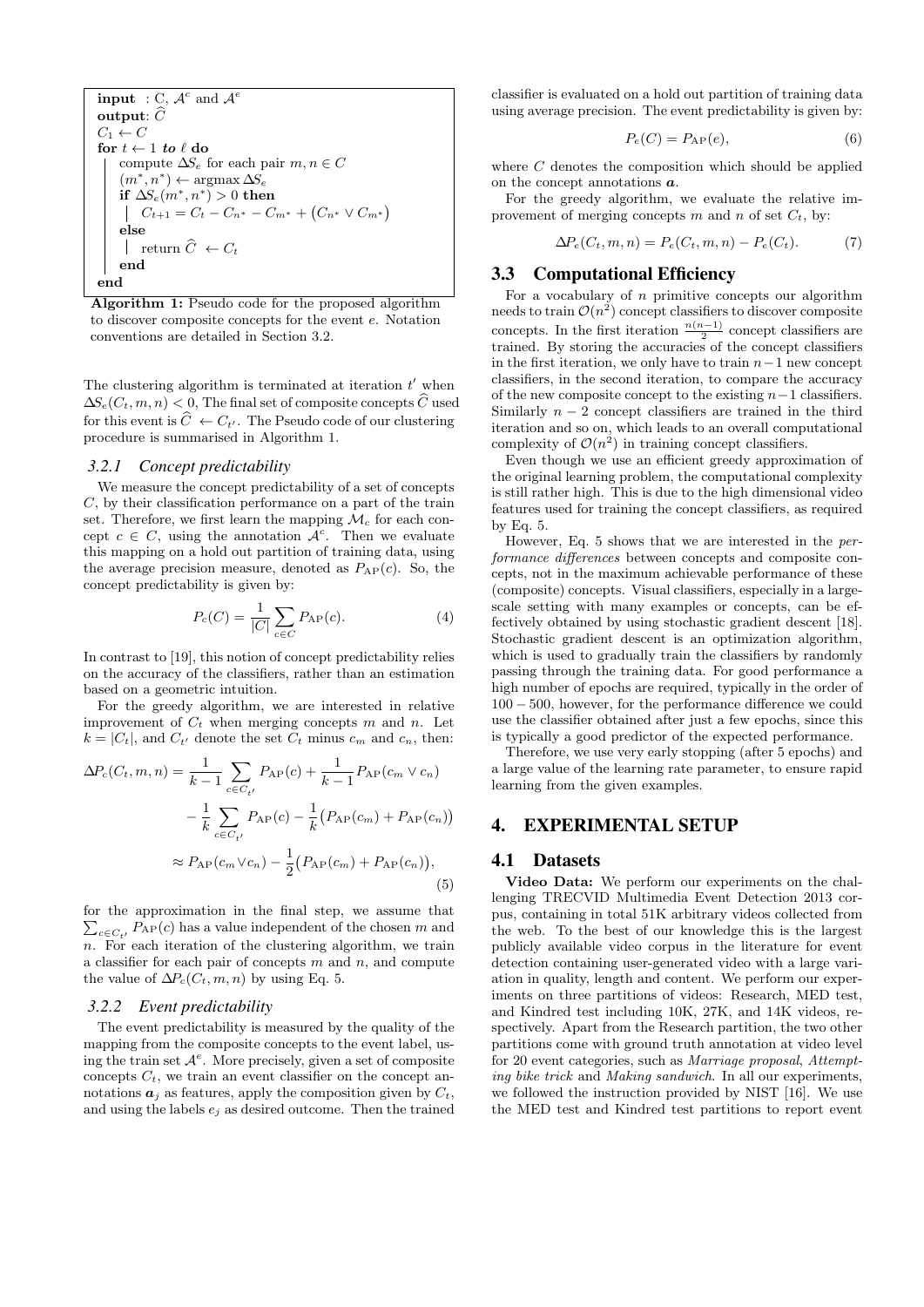detection results and use the Research partition to train vocabulary concept classifiers.

Video-Concept Annotations: Although the TRECVID Multimedia Event Detection 2013 corpus does not provide video level concept annotations, it comes with a textual summary for each video in the collection, describing what is happening in each video. We use these descriptions to automatically extract video-concept annotations by following the approach proposed in [1]. This approach starts by considering every frequent term in the text collection as a vocabulary concept and terms presence/absence in video descriptions as video-concept annotations. The obtained video-concept annotations are noisy, so [1] proposes to prune the extracted video-concept annotations by excluding some noisy concepts. For this purpose, a classifier is trained and evaluated per concept, then the concepts with low detection accuracy are considered as noise and excluded from the vocabulary. We executed this procedure on the textual descriptions of the Research partition videos, which led to extracting 138 concepts and their video-concept annotations. The extracted concepts cover a wide range of semantics needed to represent events including, objects, actions, scenes and people related concepts. In our experiments, we rely on these extracted annotations as video-concept annotations. Our extracted video-concept annotations are available for download at: *http://www.mediamill.nl/datasets*.

Concept-Event Annotations: Following the standard practice in zero-shot detection, as discussed in Section 3.1, we require concept-event annotations to map the semantic video representation to an event. Similar to video-concept annotations, we rely on textual descriptions of events to extract concept-event annotations. For each event we use 10 textual descriptions from positive examples of the event, provided in the TRECVID Multimedia Event Detection 2013 corpus. Then each description is manually represented in terms of the 138 vocabulary concepts.

#### 4.2 Vocabulary Concept Classifiers

Using the Research partition videos and video-concept annotations we train a classifier per vocabulary concept. As local descriptor we use MBH computed along the motion trajectories [20]. Fisher encoding is used to aggregate them followed by power normalization with  $\alpha = 0.2$  as in [6]. This representation is shown to be state-of-the-art for recognizing events using single modality [21]. Better event detection accuracy is obtained by fusing multiple modalities [14] but it is beyond the scope of this paper. We use linear SVM to train the concept classifiers.

#### 4.3 Experiments

1. Zero-Shot Event Detection: We evaluate the effectiveness of our composite concept vocabulary for zero-shot event detection. We compare the discovered OR-composite vocabulary with several baselines: i) primitive concepts vocabulary, which includes 138 concept detectors separately trained per primitive concept. ii) bi-concepts vocabulary, which includes bi-concepts discovered as proposed in [19]. iii) selected concepts vocabulary, which includes a subset of primitive concepts which are more informative per event [11]. Informative concepts are selected using mRMR [17] feature selection from concept-event annotations per event. We select the same number of concepts as in the OR-composite concepts vocabulary.



Figure 4: Examples of the predictions made by primitive and composite concept classifiers. Blue and yellow rows denotes the ground-truth and concept classifier predictions, respectively. The primitive concept classifier predictions are incorrect, while the composite concept classifier predictions are correct.

2. OR-Composite vs AND-Composite: We investigate the characteristics of AND-composite and OR-composite concept vocabularies by evaluating their performance for zero-shot event detection. Both the composite vocabularies are discovered as discussed in Section 3.2, by using "*AND*" and "*OR*" operators respectively to compose the concepts. Moreover, we compare their performance with a fused vocabulary containing both the discovered AND-composite and OR-composite concepts.

# 5. RESULTS

## 5.1 Zero-Shot Event Detection

The results of this experiment are shown in Table 1. It demonstrates that the OR-composite vocabulary outperforms the primitive vocabulary with mAP of 5.97% vs 4.00% for MED test set and mAP of 14.69% vs 10.47% for Kindred test set. For some events the improvement is considerable, *i.e., winning race without vehicle* and *flash mob gathering*, whose detection accuracy is increased from 2.67% to 10.98% and from 18.41% to 31.86% respectively, on MED test set. By looking into the OR-composite concepts discovered for these events, we find some composite concepts whose classifiers are more accurate than their underlying primitive concept classifiers, as illustrated in Figure 4. Moreover, the quantitative comparison of concept classifier, as reported in Figure 3, demonstrates that OR-composite concepts have higher classification accuracies than their underlying primitive concepts.

We also compare OR-composites vocabulary with bi-concepts vocabulary, which are discovered as proposed in [19]. Our experiments demonstrate that the discovered bi-concepts have poor performance in zero-shot event detection. For some events, *i.e., birthday party* and *flash mob gathering*, bi-concepts vocabulary are even outperformed by the primitive concepts baseline. It is mainly because in [19], bi-concepts are discovered only based on their predictability and without consideration of their effectiveness for detecting events. However, for some concepts, although their composition leads to more predictable bi-concept, the derived bi-concept is less effective in detecting the event. For example in the *birthday party* event, two concepts "dancing" and "indoor" are composed as a bi-concept because detecting dancing in indoor scenes is more accurate. However, this bi-concept is incapable of detecting dancing in outdoor scenes, which leads to missing several birthday party videos which are outdoors. It demon-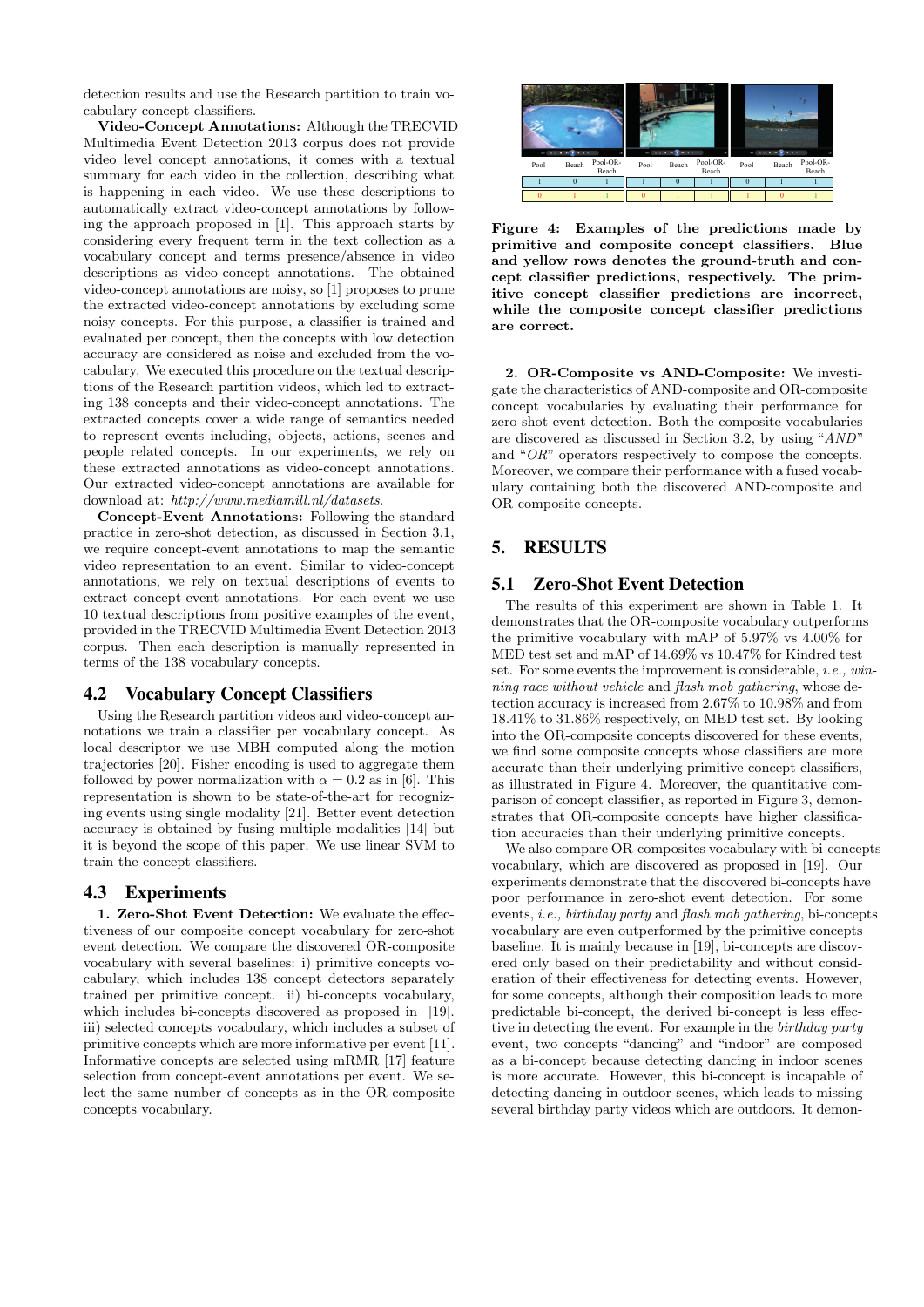Table 1: Experiment 1: Comparing the effectiveness of various concept vocabularies in zero-shot event detection. Our proposed OR-composite concepts outperform present-day alternatives.

|                              | MED test  |                |                  |              | Kindred test |                |                  |              |  |
|------------------------------|-----------|----------------|------------------|--------------|--------------|----------------|------------------|--------------|--|
| Event                        | Primitive | Selection [11] | Bi-Concepts [19] | OR-Composite | Primitive    | Selection [11] | Bi-Concepts [19] | OR-Composite |  |
| Birthday party               | 5.30      | 4.97           | 4.72             | 7.55         | 6.51         | 4.84           | 6.49             | 9.64         |  |
| Changing vehicle tire        | 0.96      | 0.97           | 0.80             | 1.81         | 1.21         | 1.20           | 1.33             | 1.12         |  |
| Flash mob gathering          | 18.41     | 22.98          | 8.95             | 31.86        | 15.80        | 13.67          | 11.59            | 22.52        |  |
| Getting vehicle unstuck      | 3.55      | 3.40           | 3.08             | 5.54         | 1.51         | 1.54           | 2.55             | 2.2          |  |
| Grooming animal              | 0.91      | 0.91           | 0.86             | 0.91         | 17.11        | 17.06          | 10.91            | 17.06        |  |
| Making sandwich              | 7.39      | 7.74           | 7.39             | 7.92         | 64.20        | 62.62          | 64.20            | 66.85        |  |
| Parade                       | 19.81     | 21.90          | 19.32            | 22.36        | 5.90         | 7.37           | 5.96             | 6.26         |  |
| Parkour                      | 0.60      | 0.50           | 0.91             | 2.09         | 1.01         | 0.77           | 1.00             | 4.31         |  |
| Repairing appliance          | 1.06      | 1.24           | 0.88             | 2.49         | 10.81        | 12.31          | 5.92             | 40.08        |  |
| Working sewing project       | 1.34      | 1.41           | 1.36             | 1.45         | 24.61        | 29.95          | 30.87            | 27.32        |  |
| Attempting bike trick        | 1.09      | 1.05           | 0.62             | 2.02         | 1.30         | 1.33           | 5.86             | 2.78         |  |
| Cleaning appliance           | 0.47      | 0.46           | 0.47             | 0.63         | 10.21        | 7.63           | 10.15            | 23.87        |  |
| Dog show                     | 0.10      | 0.11           | 0.25             | 0.11         | 0.61         | 0.72           | 0.29             | 0.65         |  |
| Giving directions location   | 0.79      | 0.75           | 0.52             | 2.49         | 0.30         | 0.23           | 0.23             | 0.45         |  |
| Marriage proposal            | 0.13      | 0.12           | 0.23             | 0.15         | 0.91         | 0.78           | 0.30             | 1.48         |  |
| Renovating home              | 0.55      | 0.62           | 0.64             | 2.28         | 4.20         | 6.72           | 4.92             | 6.72         |  |
| Rock climbing                | 13.96     | 14.23          | 13.94            | 14.60        | 30.80        | 30.70          | 26.58            | 34.87        |  |
| Town hall meeting            | 0.52      | 0.96           | 0.55             | 1.47         | 0.71         | 1.62           | 0.63             | 0.37         |  |
| Winning race without vehicle | 2.67      | 3.11           | 3.09             | 10.98        | 4.21         | 5.70           | 9.05             | 15.36        |  |
| Working metal crafts project | 0.41      | 0.41           | 0.49             | 0.59         | 7.41         | 7.37           | 9.64             | 9.94         |  |
| mean                         | 4.00      | 4.39           | 3.45             | 5.97         | 10.47        | 10.71          | 10.42            | 14.69        |  |



Figure 3: Comparing accuracy of OR-composite concept classifiers and primitive concept classifiers. For each event, the discovered OR-composite concepts are indicated by squares and their underlying primitive concepts are indicated by dots. OR-composite concepts are more accurately classified than their primitive concepts.

strates the importance of considering event predictability in discovering the composite concepts.

Our work is also comparable to concept selection [11], where the vocabulary is obtained by selecting a subset of informative concepts per event. As Table 1 shows, ORcomposite vocabulary outperforms the concept selection vocabulary with mAP of 5.97% vs 4.39% for MED test set and 14.69% vs 10.71% for Kindred test set. For some events the improvement is substantial *i.e., winning race without vehicle* event, where OR-composites vocabulary outperforms concept selection by 10.98% versus 2.67% in terms of AP. Looking into the selected concepts for this event, we observe that although the selected concepts are informative for the event, their concept classifiers are inaccurate. More specifically, the accuracy of the classifiers for "running", "jumping", and "walking" concepts, which are among the 10 most informative concept for this event, are 3%, 7%, and 1%, respectively. It demonstrates the importance of considering concept classifiers predictability in discovering the composite concepts.

In summary, we conclude that OR-composite concepts outperform primitive concepts in zero-shot event detection. We explain it based on the observation that OR-composite concepts have more accurate concept classifiers compared to primitive concepts. Moreover, by comparing OR-composite concepts to bi-concepts and selected concepts, we demonstrate the importance of jointly considering concept predictability and event predictability in constructing the concept vocabularies.

#### 5.2 OR-Composite vs AND-Composite

We report the results of this experiment in Table 2. It demonstrates that the OR-composite vocabulary obtains a higher event detection accuracy, 5.97% vs 4.97% for MED test and 11.49% vs 14.69% for Kindred test sets. However, by comparing concept classifier accuracies for ANDcomposite and OR-composite concepts, as shown in Figure 6, we observe that AND-composite concepts have more accurate concept classifiers, which contradicts with their lower event detection performance. More specifically, the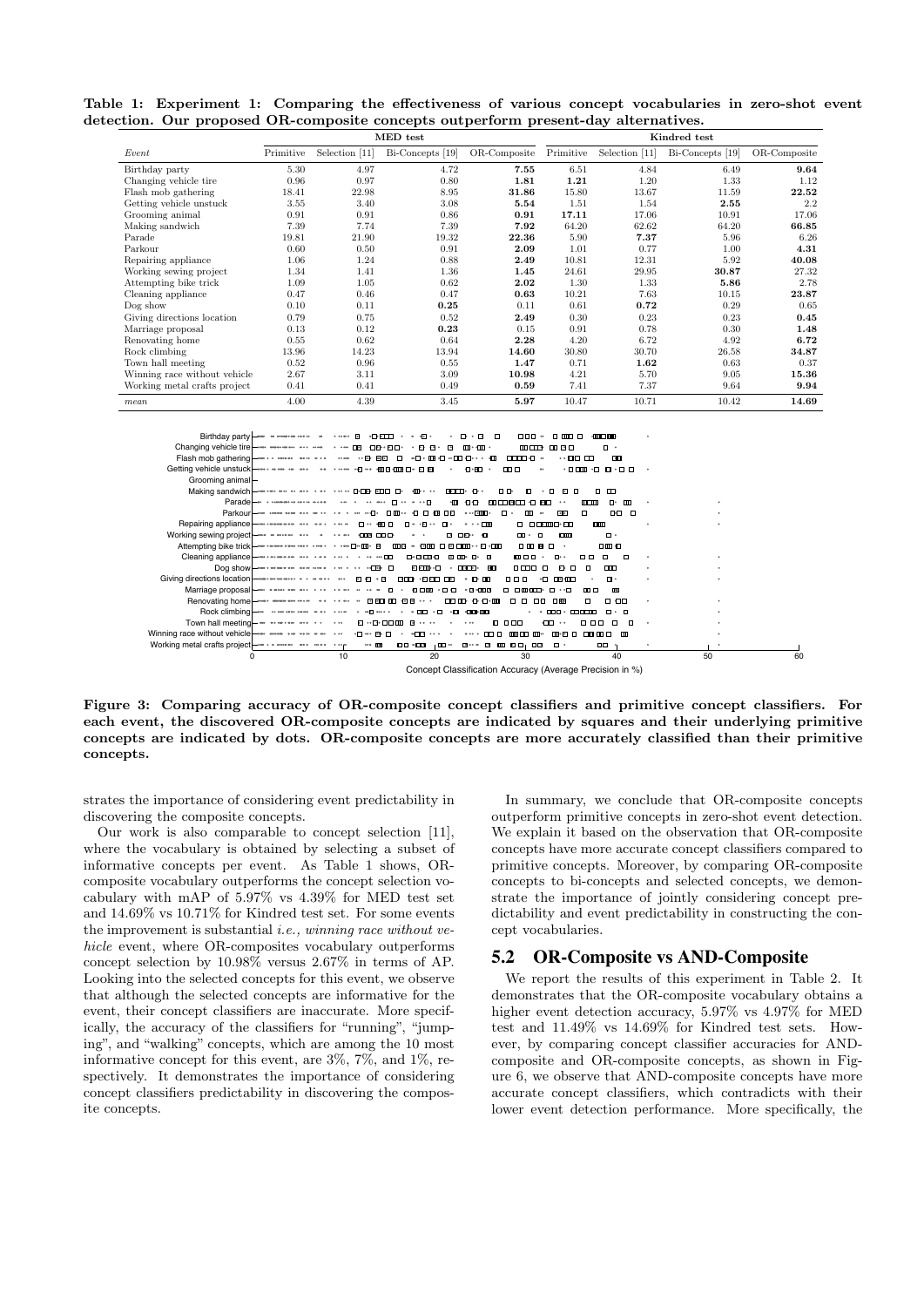Table 2: Experiment 2: OR-composite vocabularies outperform AND-composite vocabularies and the best result is obtained by fusing both compositions.

|                              |               | MED test     | Kindred test |               |              |        |
|------------------------------|---------------|--------------|--------------|---------------|--------------|--------|
| Event                        | AND-composite | OR-composite | Fusion       | AND-composite | OR-composite | Fusion |
| Birthday party               | 5.60          | 7.55         | 7.55         | 6.63          | 9.64         | 9.64   |
| Changing vehicle tire        | 1.73          | 1.81         | 1.83         | 1.06          | 1.12         | 1.08   |
| Flash mob gathering          | 26.33         | 31.86        | 37.26        | 17.79         | 22.52        | 28.15  |
| Getting vehicle unstuck      | 3.55          | 5.54         | 5.54         | 1.45          | 2.20         | 2.20   |
| Grooming animal              | 1.02          | 0.91         | 0.91         | 21.89         | 17.06        | 17.06  |
| Making sandwich              | 7.64          | 7.92         | 7.92         | 62.35         | 66.85        | 66.85  |
| Parade                       | 23.05         | 22.36        | 22.36        | 5.83          | 6.26         | 6.26   |
| Parkour                      | 1.80          | 2.09         | 2.18         | 3.37          | 4.31         | 3.92   |
| Repairing appliance          | 1.52          | 2.49         | 2.51         | 19.80         | 40.08        | 48.21  |
| Working sewing project       | 1.34          | 1.45         | 1.45         | 24.58         | 27.32        | 27.32  |
| Attempting bike trick        | 1.61          | 2.02         | 2.16         | 1.69          | 2.78         | 2.39   |
| Cleaning appliance           | 0.58          | 0.63         | 0.80         | 11.29         | 23.87        | 28.54  |
| Dog show                     | 0.13          | 0.11         | 0.11         | 0.22          | 0.65         | 0.58   |
| Giving directions location   | 0.93          | 2.49         | 2.49         | 0.33          | 0.45         | 0.45   |
| Marriage proposal            | 0.13          | 0.15         | 0.15         | 0.55          | 1.48         | 1.48   |
| Renovating home              | 0.60          | 2.28         | 2.28         | 5.83          | 6.72         | 6.72   |
| Rock climbing                | 14.37         | 14.60        | 14.68        | 28.33         | 34.87        | 40.72  |
| Town hall meeting            | 0.52          | 1.47         | 1.47         | 0.73          | 0.37         | 0.37   |
| Winning race without vehicle | 6.50          | 10.98        | 13.59        | 8.63          | 15.36        | 19.25  |
| Working metal crafts project | 0.41          | 0.59         | 0.59         | 7.37          | 9.94         | 9.94   |
| mean                         | 4.97          | 5.97         | 6.39         | 11.49         | 14.69        | 16.06  |

concept classification accuracy for AND-composite and ORcomposite concepts are 22.45% and 16.19%, respectively in terms of mAP averaged over all concepts and all events. By comparing the number of discovered composite concepts we observe that there are more OR-composite concepts discovered than AND-composite concepts. More specifically, ORcomposite vocabulary contains on average 40 OR-composite concepts per event, while AND-composite vocabulary contains on average 12 AND-composite items per event. We explain the higher classification accuracy of AND-composite concepts by the observation that they are more restricted and have less visual diversity in their training examples than OR-composites. For example, the AND-composite "bike-AND-ride" depicts a restricted situation where somebody is riding a bike. But the OR-composite "bike-OR-ride" includes positive examples from various riding actions, *i.e.,* riding bike, horse, skateboard etc., as well as examples from bike in various situations, *i.e.,* riding, repairing, parking etc. In contrast, AND-composite have much less positive examples, which restricts discovering many AND-composite concepts with enough training data to train the classifiers. Moreover, our experiments show that fusing AND-composite and OR-composite concepts in a fused vocabulary, leads to 7.0% and 9.3% relative improvements in MED test and Kindred test sets, respectively. It demonstrates that ANDcomposite and OR-composite concepts contain complementary information about the events and should both be included in the vocabulary. This hypothesis is validated by looking into the concepts which contribute most to the event detection, as shown in Figure 5. This figure shows that some of the contributing concepts are from OR-composite concepts while others are from AND-composites.

# 6. CONCLUSIONS

In this paper we propose the notion of composite concepts for zero-shot event detection using concept classifiers. Composite concepts are high order semantics obtained by combining primitive concepts by logical connectors, like "AND" and "OR". We propose an algorithm to automatically discover composite concepts per event that jointly optimizes



# Detected Videos Composite Concepts

Group-AND-Dance-AND-Shopping Celebrating-OR-Marching Performance-OR-Music People-OR-Girl Surprise-OR-Party

Group-AND-Dance-AND-Shopping Band-OR-Singining Inside-OR-School Performance-OR-Music Surprise-OR-Party

Group-AND-Dance -AND-Shopping Practice-OR-Gym Living-AND-Room Street-OR-Inside Performance-OR-Music

Figure 5: Top three videos detected for *flash mob gathering* event. For each video, we report the five composite concepts which have contributed most to the zero-shot detection of the event. It demonstrates that both the AND-composite and ORcomposite concepts are contributing to event detection.

concept and event predictability. We demonstrate that our discovered composite concepts result in more accurate concept classifiers compared to their underlying primitive concepts, which improves zero-shot event detection accuracy. Moreover, by comparing AND-composite vs OR-composite concepts we observe that AND-composite concepts generally have more accurate concept classifiers. However, ANDcomposite concepts annotations are sparser than OR-composite concepts, which restricts the number of discovered ANDcomposite concepts. Moreover, we demonstrate that ANDcomposite and OR-composite are complementary in representing events and their fusion leads to further improvement.